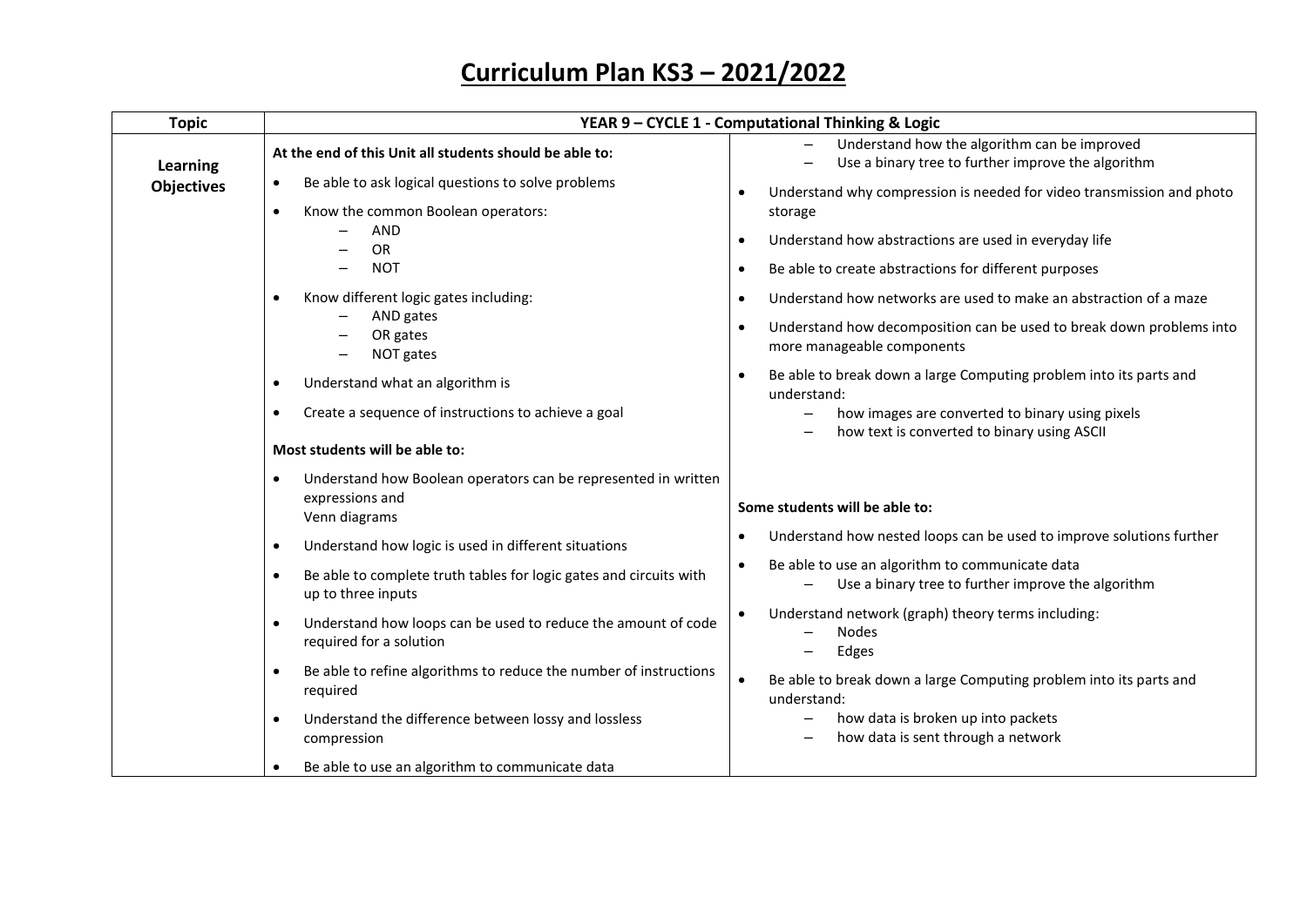| <b>Skills to be Gained</b>                        | This unit introduces students to the world of computational thinking and logic. With the help of many unplugged activities, students get to understand the<br>power of problem solving and the different methods that Computer Scientists use to tackle problems. All activities that can be carried out by computer<br>have a paper alternative.<br>This unit includes many novel activities to introduce key topics. For example, logical deductions and logical puzzles are used to show logical thinking, water<br>pipes are used to introduce logic gates, network topology is used to show how mazes can be solved and phone messaging is used to demonstrate<br>decomposition.                                                                                                                                                                                                                                                                                                                    |
|---------------------------------------------------|----------------------------------------------------------------------------------------------------------------------------------------------------------------------------------------------------------------------------------------------------------------------------------------------------------------------------------------------------------------------------------------------------------------------------------------------------------------------------------------------------------------------------------------------------------------------------------------------------------------------------------------------------------------------------------------------------------------------------------------------------------------------------------------------------------------------------------------------------------------------------------------------------------------------------------------------------------------------------------------------------------|
| Assessment                                        | Homework is given for each lesson. These consist of a mixture of short, factual questions and longer problems that need to be solved. A final multi-choice<br>test of 40 questions is also given                                                                                                                                                                                                                                                                                                                                                                                                                                                                                                                                                                                                                                                                                                                                                                                                         |
| Links with<br><b>Prior/Subsequent</b><br>Learning | Students should have studied algorithms and computational thinking topics either at Key Stage 2 or Key Stage 3. Some knowledge or experience with<br>Scratch will be advantageous but is not essential. This unit has been written to be accessible for years 7-9. The unit assumes no specific prior knowledge,<br>however some of the tasks can be challenging. It will depend on the experience and ability of students as to which year group is most appropriate for<br>teaching this unit.                                                                                                                                                                                                                                                                                                                                                                                                                                                                                                         |
| Numeracy/Literacy<br><b>Skills</b>                | Vocabulary associated with this unit, such as:<br>Logical thinking, logic, Boolean operators, AND, OR, NOT, logic gates, AND gate, OR gate, NOT gate, algorithm, sequence, Venn diagram, truth table,<br>circuit, loop, nested loop, instructions, binary tree, abstraction, network, decomposition, pixels, ASCII, nodes, edges, packets, source, destination.                                                                                                                                                                                                                                                                                                                                                                                                                                                                                                                                                                                                                                          |
| <b>NC Links</b>                                   | Design, use and evaluate computational abstractions that model the state and behaviour of real-world problems and physical systems<br>$\bullet$<br>Understand several key algorithms that reflect computational thinking [for example, ones for sorting and searching]; use logical reasoning to compare<br>$\bullet$<br>the utility of alternative algorithms for the same problem<br>Use two or more programming languages, at least one of which is textual, to solve a variety of computational problems; make appropriate use of data<br>structures [for example, lists, tables or arrays]; design and develop modular programs that use procedures or functions<br>Understand simple Boolean logic [for example, AND, OR and NOT] and some of its uses in circuits and programming; understand how numbers can be<br>$\bullet$<br>represented in binary, and be able to carry out simple operations on binary numbers [for example, binary addition, and conversion between binary<br>and decimal] |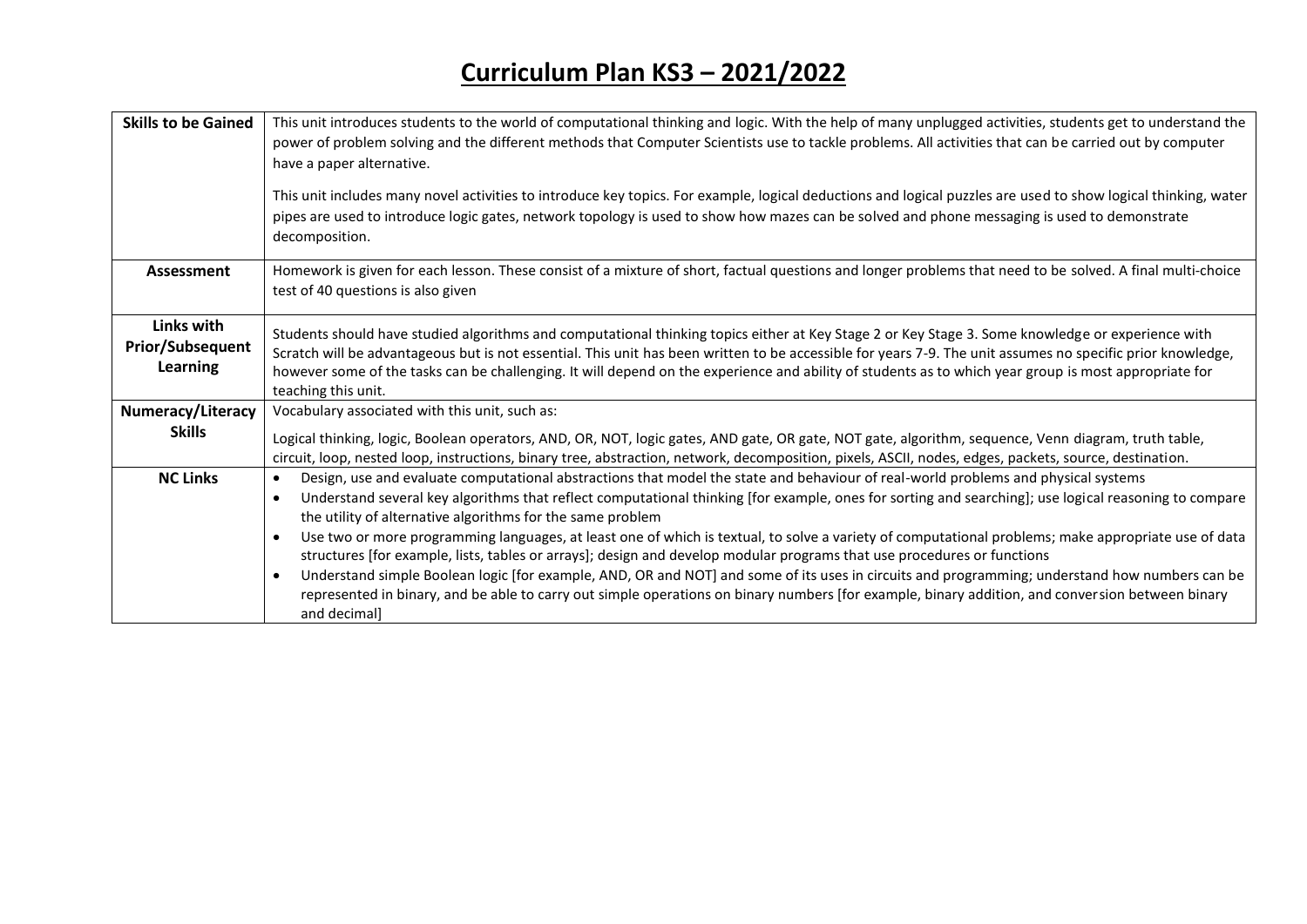| <b>Topic</b>                                     | YEAR 9 - CYCLE 2 INTRODUCTION TO PYTHON                                                                                                                                                                                                                                                                                                                                                                                                                                                        |                                                                                                                                          |
|--------------------------------------------------|------------------------------------------------------------------------------------------------------------------------------------------------------------------------------------------------------------------------------------------------------------------------------------------------------------------------------------------------------------------------------------------------------------------------------------------------------------------------------------------------|------------------------------------------------------------------------------------------------------------------------------------------|
| <b>Learning Objectives</b>                       | At the end of this Unit all pupils should be able to:                                                                                                                                                                                                                                                                                                                                                                                                                                          | Most pupils will be able to:                                                                                                             |
|                                                  | • Run simple Python programs in Interactive and Script mode                                                                                                                                                                                                                                                                                                                                                                                                                                    | Write an error-free, well-documented program involving selection and<br>iteration                                                        |
|                                                  | Write pseudocode to outline the steps in an algorithm prior to<br>coding                                                                                                                                                                                                                                                                                                                                                                                                                       | Describe how a binary search is carried out                                                                                              |
|                                                  | Write programs using different types of data (e.g. strings and<br>integers)                                                                                                                                                                                                                                                                                                                                                                                                                    | Explain the advantages of a binary search over a linear search for an ordered<br>list                                                    |
|                                                  | Correctly use different variable types (e.g. integer and floating<br>point), assignment statements, arithmetic operators<br>Distinguish between syntax and logic errors and be able to find                                                                                                                                                                                                                                                                                                    | Some pupils will be able to:                                                                                                             |
|                                                  |                                                                                                                                                                                                                                                                                                                                                                                                                                                                                                | Devise their own algorithms to solve reasonably complex problems, e.g. a<br>binary search                                                |
|                                                  | and correct both types of error                                                                                                                                                                                                                                                                                                                                                                                                                                                                | • Test and debug their programs, and correct both syntax and logic errors                                                                |
|                                                  | Use relational operators to control the order in which program<br>$\bullet$<br>statements are executed and in what order (if and while<br>statements)                                                                                                                                                                                                                                                                                                                                          | Make allowances in their programs for user input errors, ensuring that the<br>$\bullet$<br>program still runs to a successful conclusion |
| <b>Skills to be Gained</b>                       | The unit is an introduction to Python, a powerful but easy-to-use high-level programming language. Although Python is an object-oriented language,<br>at this level the object-oriented features of the language are barely in evidence and do not need to be discussed. The focus is on getting pupils to<br>understand the process of developing programs, the importance of writing correct syntax, being able to formulate algorithms for simple programs and<br>debugging their programs. |                                                                                                                                          |
| Assessment                                       | Pupils will write and run a program and submit the code and screenshots of the program running in a learning Portfolio.                                                                                                                                                                                                                                                                                                                                                                        |                                                                                                                                          |
| Links with Prior /<br><b>Subsequent Learning</b> | No previous learning is necessary with this unit. Pupils may have had some experience of using variables and with a variety of relational operators such<br>as If and Repeat in graphical block-based languages such as Scratch. Applying this knowledge will help their understanding of a text-based language<br>such as Python.                                                                                                                                                             |                                                                                                                                          |
| Numeracy/Literacy<br><b>Skills</b>               | Vocabulary associated with programming and particularly Python, such as: Integrated development, IDLE, interactive mode, Script mode, variable,<br>string, syntax, assignment statement, augmented assignment operator, data type, integer, float, round, BIDMAS, selection, iteration, syntax error,<br>logic error, debug, binary search                                                                                                                                                     |                                                                                                                                          |
| <b>NC Links</b>                                  | Use two or more programming languages, one of which is textual, to solve a variety of computational problems; make appropriate use of data<br>$\bullet$<br>structures; design and develop modular programs that use procedures and functions                                                                                                                                                                                                                                                   |                                                                                                                                          |
|                                                  | Understand several key algorithms that reflect computational thinking [for example, ones for sorting and searching]; use logical reasoning to<br>$\bullet$<br>compare the utility of alternative algorithms for the same problem.                                                                                                                                                                                                                                                              |                                                                                                                                          |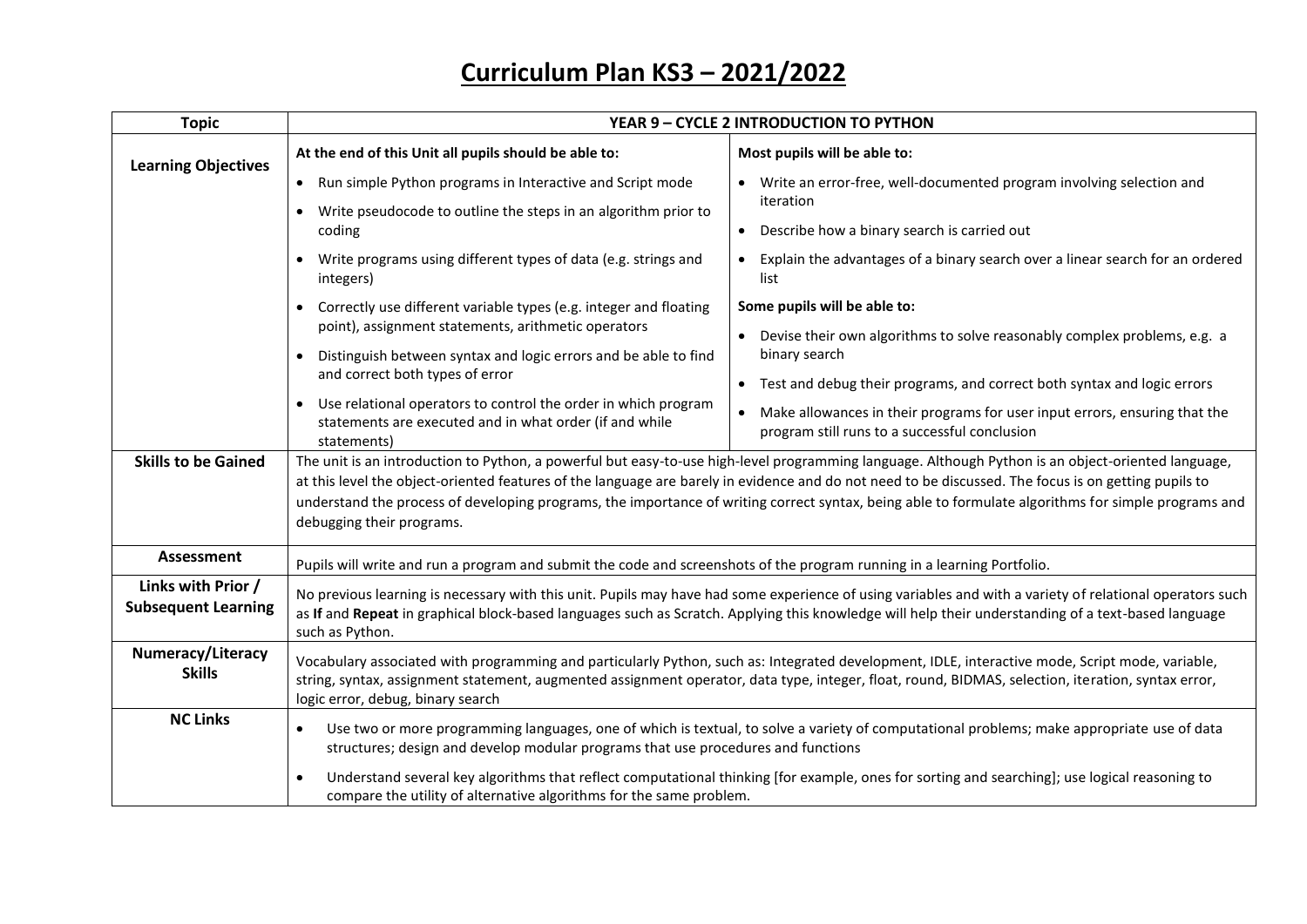| <b>Topic</b>                                             | YEAR 9 - CYCLE 3 - SOUND EDITING IN AUDACITY                                                                                                                                                                                                                                                                                                                                                                        |                                                                                                                                                                                                                                                                                                                                                                                                                                                                                             |
|----------------------------------------------------------|---------------------------------------------------------------------------------------------------------------------------------------------------------------------------------------------------------------------------------------------------------------------------------------------------------------------------------------------------------------------------------------------------------------------|---------------------------------------------------------------------------------------------------------------------------------------------------------------------------------------------------------------------------------------------------------------------------------------------------------------------------------------------------------------------------------------------------------------------------------------------------------------------------------------------|
| <b>Learning</b><br><b>Objectives</b>                     | At the end of this Unit all pupils should be able to:<br>explain how sound is digitized<br>use input and output devices to record and play sounds<br>select suitable materials for a project<br>٠<br>use basic editing techniques to produce a sound file<br>work collaboratively to give and receive feedback on work done<br>by others                                                                            | Most pupils will be able to:<br>select appropriate material for a specific audience<br>combine speech, music and sound effects from different sources into one<br>end product<br>use more sophisticated editing techniques<br>explain how their product meets the given brief<br>Some pupils will be able to:<br>plan and create a project with the minimum of assistance<br>include a range of suitable techniques and effects to produce an effective<br>product that meets specification |
| <b>Skills to be Gained</b>                               | In this unit pupils will learn how sound is digitized and stored on computers. They will learn basic sound editing techniques and how to add sound effects<br>and mix tracks. Ways of creating different sound effects (the job of a "foley artist") are described.                                                                                                                                                 |                                                                                                                                                                                                                                                                                                                                                                                                                                                                                             |
| Assessment                                               | Assessment will be by means of an Assessment Portfolio, to include a description, critical review and evidence of an advertisement planned and recorded<br>by the pupil, and a self-evaluation.                                                                                                                                                                                                                     |                                                                                                                                                                                                                                                                                                                                                                                                                                                                                             |
| Links with<br><b>Prior/Subsequent</b><br><b>Learning</b> | Pupils should be aware that computers work digitally, and use numbers rather than analogue data. Pupils should be aware from science lessons that<br>sound is transmitted by waves.                                                                                                                                                                                                                                 |                                                                                                                                                                                                                                                                                                                                                                                                                                                                                             |
| Numeracy/Literacy<br><b>Skills</b>                       | Vocabulary associated with sound editing, such as: trim, effects, noise, pitch, envelope, ducking, import, export, mono, stereo, audio track, time shift<br>Vocabulary associated with sound storage, such as: sampling, frequency, amplitude, wavelength, sound wave, sampling frequency, digital, bitrate, diegetic<br>and non-diegetic sound                                                                     |                                                                                                                                                                                                                                                                                                                                                                                                                                                                                             |
| <b>NC Links</b>                                          | Understand how data of various types (including sounds) can be represented and manipulated digitally, in the form of binary digits<br>$\bullet$<br>Undertake creative projects that involve selecting, using, and combining multiple applications, preferably across a range of devices, to achieve<br>$\bullet$<br>challenging goals, including collecting and analysing data and meeting the needs of known users |                                                                                                                                                                                                                                                                                                                                                                                                                                                                                             |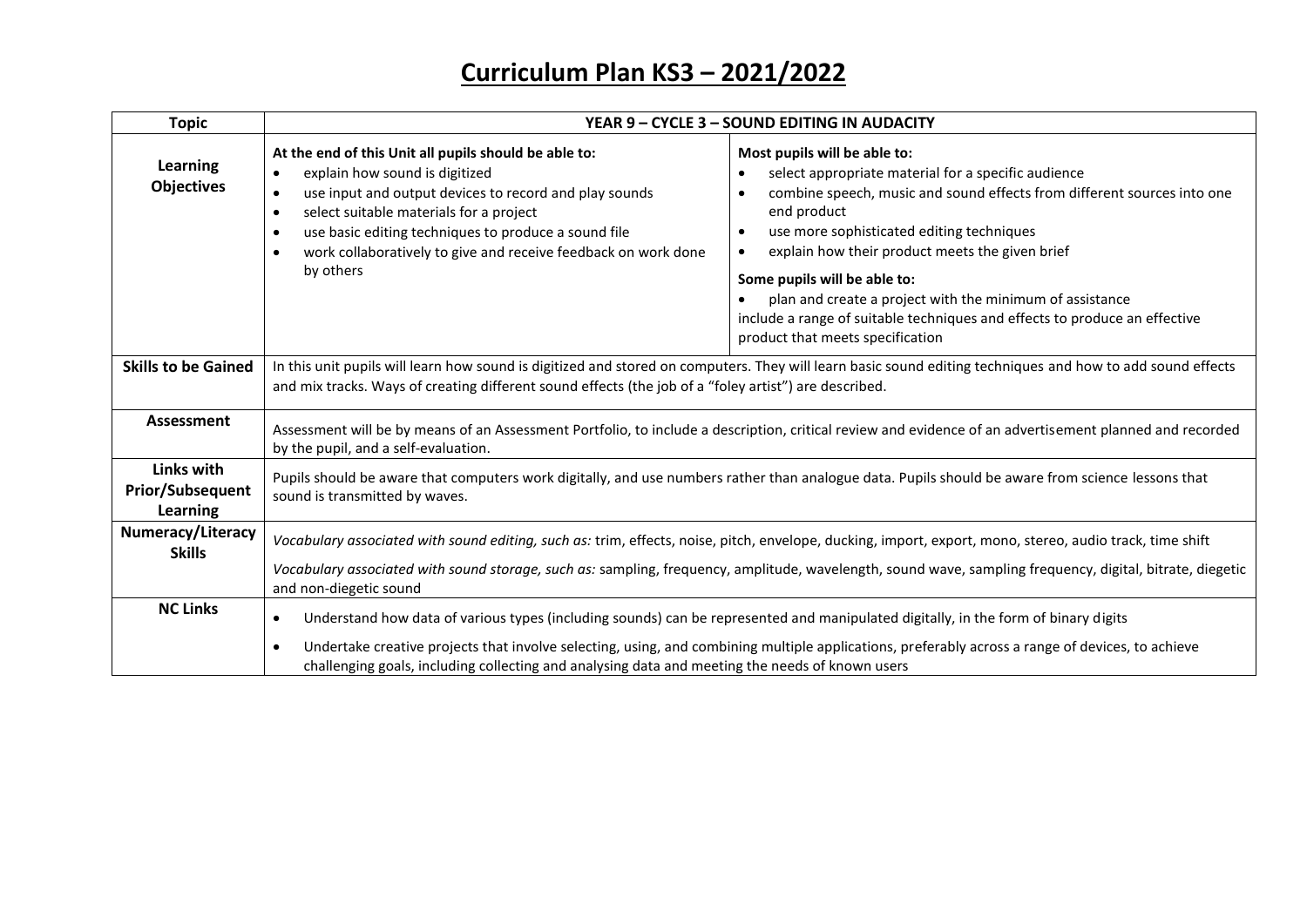| <b>Topic</b>                                                | YEAR 9 - CYCLE 4 DATABASE DEVELOPMENT                                                                                                                                                                                                                                                                                                                                                                                                                                                                                                                                                                                                                                                                                                                                                                                                                                                                                                                                                                                                                       |                                                                                                                                                                                                                                                                                                                                                                                                                                                                                                                                                                                                                                                                                              |
|-------------------------------------------------------------|-------------------------------------------------------------------------------------------------------------------------------------------------------------------------------------------------------------------------------------------------------------------------------------------------------------------------------------------------------------------------------------------------------------------------------------------------------------------------------------------------------------------------------------------------------------------------------------------------------------------------------------------------------------------------------------------------------------------------------------------------------------------------------------------------------------------------------------------------------------------------------------------------------------------------------------------------------------------------------------------------------------------------------------------------------------|----------------------------------------------------------------------------------------------------------------------------------------------------------------------------------------------------------------------------------------------------------------------------------------------------------------------------------------------------------------------------------------------------------------------------------------------------------------------------------------------------------------------------------------------------------------------------------------------------------------------------------------------------------------------------------------------|
| Learning<br><b>Objectives</b><br><b>Skills to be Gained</b> | At the end of this Unit all pupils should be able to:<br>Give examples of databases used by organisations which are<br>accessible to the public via the Internet<br>Create a database table using several fields with different data types<br>$\bullet$<br>State the purpose of a primary key in a database<br>$\bullet$<br>Create a basic input form to input data<br>$\bullet$<br>Query the database using more than one criterion to find answers to<br>$\bullet$<br>user queries<br>Create a basic report with suitable headings<br>$\bullet$<br>Create a front-end application menu with buttons linking to a form<br>$\bullet$<br>and a report<br>many relationship. Pupils will start by looking at an existing single-table database, learning how to add records and make queries. In subsequent lessons<br>they will create:<br>a flat-file or two-table relational database of their own, using suitable field types and adding in appropriate validations<br>$\bullet$<br>an input form with help text, combo boxes and list boxes<br>$\bullet$ | Most pupils will be able to:<br>Add features to an input form to make it more user-friendly<br>$\bullet$<br>Fully customise their input forms and reports<br>$\bullet$<br>Some pupils will be able to:<br>Create the relationship between two linked tables<br>$\bullet$<br>Create a complex query which uses two tables in a relational database<br>$\bullet$<br>Create a report which uses data from linked tables<br>$\bullet$<br>Edit a report structure and add subtotals and/or a total to the report<br>$\bullet$<br>It is a practical unit covering the basic theory, creation and use of a single-table database and a simple relational database involving two tables in a one-to- |
|                                                             | queries and a report using data from one or both tables<br>٠<br>a front end menu for their application linking to the database input form and report                                                                                                                                                                                                                                                                                                                                                                                                                                                                                                                                                                                                                                                                                                                                                                                                                                                                                                        |                                                                                                                                                                                                                                                                                                                                                                                                                                                                                                                                                                                                                                                                                              |
| Assessment                                                  | Pupils will create an Assessment Portfolio                                                                                                                                                                                                                                                                                                                                                                                                                                                                                                                                                                                                                                                                                                                                                                                                                                                                                                                                                                                                                  |                                                                                                                                                                                                                                                                                                                                                                                                                                                                                                                                                                                                                                                                                              |
| Links with Prior /<br>Subsequent<br>Learning                | No previous learning is necessary with this unit. Many pupils may have a basic understanding of databases from previous years.                                                                                                                                                                                                                                                                                                                                                                                                                                                                                                                                                                                                                                                                                                                                                                                                                                                                                                                              |                                                                                                                                                                                                                                                                                                                                                                                                                                                                                                                                                                                                                                                                                              |
| <b>Numeracy/Literacy</b><br><b>Skills</b>                   | Vocabulary associated with this Unit, such as: Flat-file database, relational database, table, column, record, field, query, parameter, criterion, criteria,<br>primary key, linked tables                                                                                                                                                                                                                                                                                                                                                                                                                                                                                                                                                                                                                                                                                                                                                                                                                                                                  |                                                                                                                                                                                                                                                                                                                                                                                                                                                                                                                                                                                                                                                                                              |
| <b>NC Links</b>                                             | understand the hardware and software components that make up computer systems, and how they communicate with one another and with other<br>systems                                                                                                                                                                                                                                                                                                                                                                                                                                                                                                                                                                                                                                                                                                                                                                                                                                                                                                          |                                                                                                                                                                                                                                                                                                                                                                                                                                                                                                                                                                                                                                                                                              |